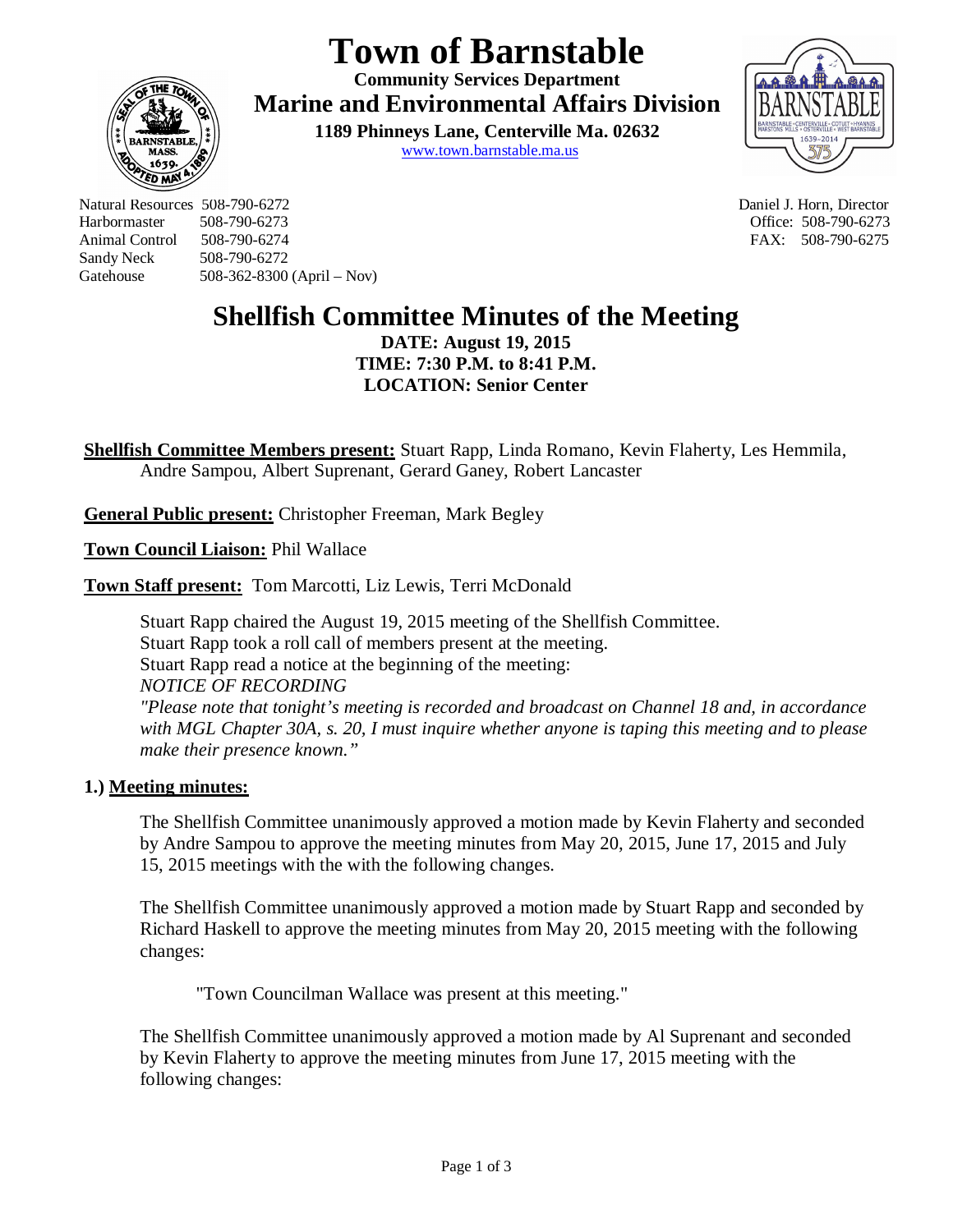"Al Suprenant requested a written response from Natural Resources for their rationale in disagreeing with the Shellfish Committee on 10 acre per entity maximum for Aquaculture Grants."

#### **2.) Chairman's comments:**

Stuart Rapp, Chairman asked Town Counselor Wallace to give an update on happenings with the Council.

Counselor Wallace stated:

- Sandy Neck Beach has been extended to 3.7 miles of open beach with includes Trail 4. More beach should be opening soon.
- Town has purchased 14.1 acres of property on Sandy Neck with Conservation restrictions.
- Town Council is taking action on the homeless/opiate addiction issue in town.
- Town Manager Search is coming up
- 208 Plan and Sewering of the Town is going forward

There was much discussion on the use of oysters by Shellfish Committee regarding the mitigation of nitrogen and how it is achieved.

Les Hemmila inquired on the status of the Aquaculture Regulations that went to the Town Manager, Wallace stated that he would follow up.

#### **3.) Natural Resource Propagation Report:**

Tom Marcotti reported September 15, 2015 the annual DMF North Side Closure will occur in the Barnstable Harbor marshes due to migratory birds.

Cordwood and Bluff point relays will open September 23, 2015. Centerville Relay stock at Bay Street will open with the DMF opening of North Bay.

Liz Lewis reported that the Flupsies at Prince Cove are going well growing quahogs. They will be planting the seed on August 18, 2015.

Shellfish Class for adults was very successful. Over 60 participated, will do it again next year.

There was much discussion on amounts and sizes at planting. Oysters are growing well, however seed stocks were low this year and it won't be a banner year. Tom discussed closing Calves Pasture for oysters to over-winter on the bottom this year.

#### **4.) Status of pending pier applications before the Conservation Committee**

#### Ryan Pier 260 North Bay Road, Osterville

2005 Tom Marcotti did a survey. This is a seasonal pier currently, seeking permanent pier permit. Area rated a 10 of 10 for shellfish habitat. After much discussion, the Shellfish Committee approved a motion made by Linda Romano and seconded by Andre Sampou not to approve this pier application. The motion was opposed by Al Suprenant. Stuart Rapp will draft a letter to Conservation.